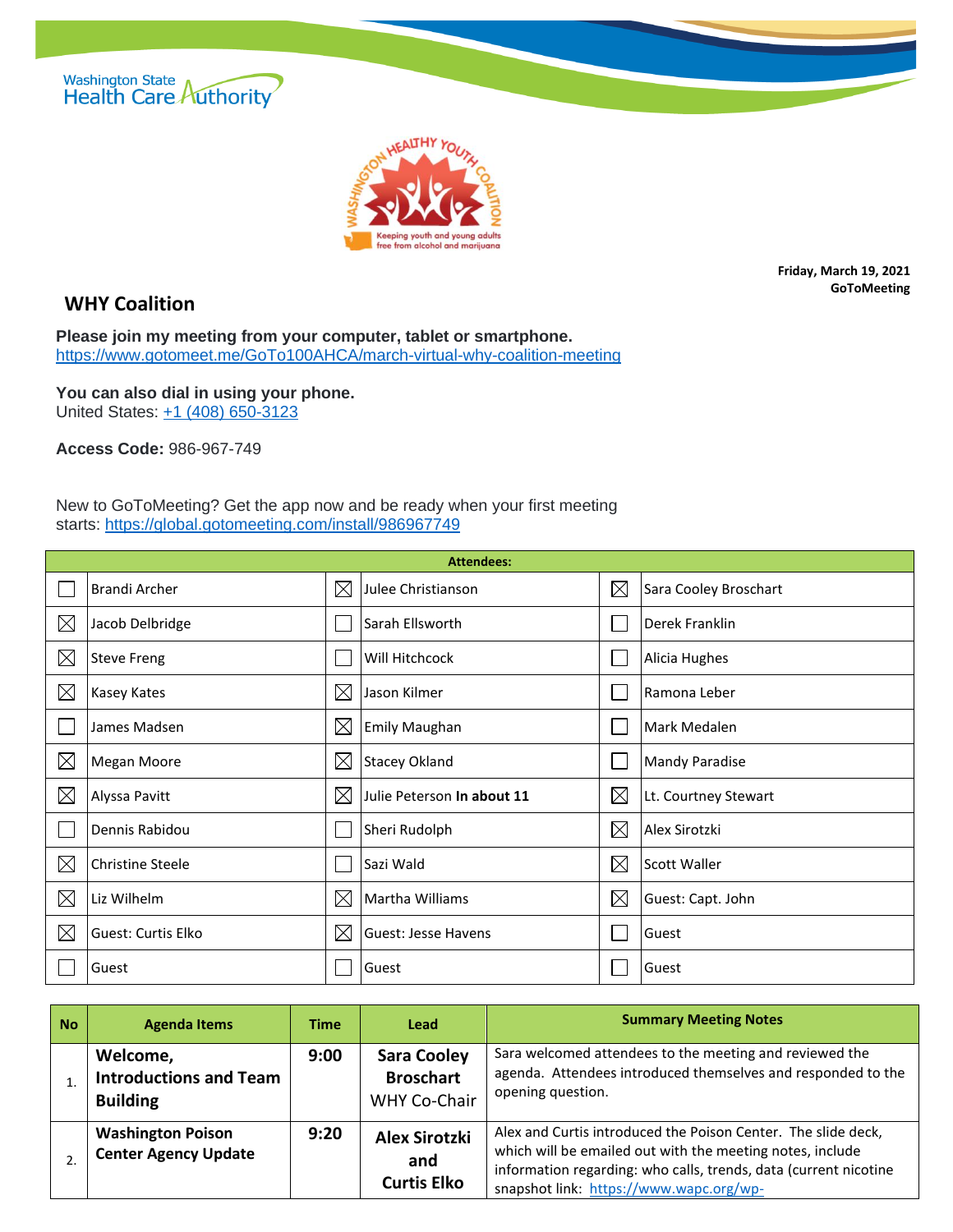|    |                              |        |                   | content/uploads/COVID-Snapshot-5 Nicotine.pdf, current                                                                     |
|----|------------------------------|--------|-------------------|----------------------------------------------------------------------------------------------------------------------------|
|    |                              |        |                   | cannabis snapshot link: https://www.wapc.org/wp-                                                                           |
|    |                              |        |                   | content/uploads/COVID-Snapshot-6 Cannabis.pdf), and more.                                                                  |
|    | <b>Break</b>                 | 10:20- |                   |                                                                                                                            |
| 3. |                              | 10:25  |                   |                                                                                                                            |
|    |                              |        |                   |                                                                                                                            |
|    | <b>Hot Topics</b>            | 10:27  |                   | Scott Waller introduced the purpose of the Delta-8 THC Ad Hoc                                                              |
|    | Leg updates                  |        | <b>Discussion</b> | Work Group. A good conversation occurred; a sub-sub-group to                                                               |
|    | <b>Delta-8 THC Ad Hoc</b>    |        |                   | craft a one-pager will meet on March 26. The State Tox Lab has                                                             |
|    |                              |        |                   | the capability to determine different THC isomers; however, the                                                            |
|    | Group                        |        |                   | Lab does not have the capacity. Recently, the poison centers                                                               |
|    | <b>Delta-8 Presentation</b>  |        |                   | added a Delta-8 code for calls. This issue is complex; a lot of                                                            |
|    | at YMPEP Practice            |        |                   | different organizations will need to work together to bring things                                                         |
|    | <b>Collaborative - April</b> |        |                   | together. Washington State has a "drug recognition expert"                                                                 |
|    | 12                           |        |                   | training. An expert is called out to the field and can                                                                     |
|    | <b>WHY Action Plan</b>       |        |                   | test/determine impairment. This may be problematic when                                                                    |
|    |                              |        |                   | looking at the justice system; but the goal is to educate and avoid                                                        |
|    |                              |        |                   | alarm.                                                                                                                     |
|    |                              |        |                   |                                                                                                                            |
|    |                              |        |                   | Kasey asked Megan if the Collaborative meeting might be                                                                    |
|    |                              |        |                   | opened up to CPWI. Megan will check with leadership with the                                                               |
|    |                              |        |                   | YMPEP Practice Collaborative. More to come.                                                                                |
|    |                              |        |                   |                                                                                                                            |
|    |                              |        |                   | Sara introduced the 2018 Underage Drinking and Youth                                                                       |
|    |                              |        |                   | Marijuana Action Plan. The document was sent out with the                                                                  |
|    |                              |        |                   | meeting reminder and documents. Sara suggested attendees                                                                   |
|    |                              |        |                   | review section by section:                                                                                                 |
|    |                              |        |                   | Workgroup Team: the general consensus was that SPE crafted                                                                 |
|    |                              |        |                   | this section. Sara suggested that WHY members capture the                                                                  |
|    |                              |        |                   | heart of what we do in a different way and that she, Kasey and                                                             |
|    |                              |        |                   | Martha get together to refocus the 2018 Underage Drinking and                                                              |
| 4. |                              |        |                   | Youth Marijuana Action Plan into what we currently do, bringing                                                            |
|    |                              |        |                   | it back to the larger group for finalizing. One thing for Sara,                                                            |
|    |                              |        |                   | Kasey, and Martha to take into consideration is that public                                                                |
|    |                              |        |                   | outreach, as well as current capacity will look a lot different due<br>to the events of the past year.                     |
|    |                              |        |                   |                                                                                                                            |
|    |                              |        |                   |                                                                                                                            |
|    |                              |        |                   | Membership Recruitment -Members should concentrate on<br>recruitment in summer/fall when things open up.                   |
|    |                              |        |                   |                                                                                                                            |
|    |                              |        |                   |                                                                                                                            |
|    |                              |        |                   | Legislative Update: we are beyond the halfway point of the Leg                                                             |
|    |                              |        |                   | Session. Sara will provide the bill tracking document to Liz. The                                                          |
|    |                              |        |                   | current bills still in motion were reviewed. Sara provided the                                                             |
|    |                              |        |                   | following link: https://www.seattletimes.com/seattle-<br>news/crime/washington-high-court-strikes-down-law-that-           |
|    |                              |        |                   | makes-unintentional-possession-of-drugs-a-crime/. Julie                                                                    |
|    |                              |        |                   | suggested that legislators are working on a statewide response.                                                            |
|    |                              |        |                   |                                                                                                                            |
|    |                              |        |                   |                                                                                                                            |
|    |                              |        |                   | Work Session: Examining the effectiveness of programs to<br>prevent youth access to and use of alcohol, cannabis, tobacco, |
|    |                              |        |                   | and vapor products - there were several agencies were available                                                            |
|    |                              |        |                   | to present and answer questions on cannabis vs. density and                                                                |
|    |                              |        |                   | more. The link to this conversation was provided by Sara:                                                                  |
|    |                              |        |                   | https://www.tvw.org/watch/?clientID=9375922947&eventID=20                                                                  |
|    |                              |        |                   | 21031341. A discussion followed re: how the work session                                                                   |
|    |                              |        |                   | typically works and how it has changed and challenged this year.                                                           |
|    |                              |        |                   | Sara asked: Maybe we can think about what sort of education                                                                |
|    |                              |        |                   | we, through WHY, can provide in the interim?                                                                               |
|    |                              |        |                   | Prevention Voices - the network, when responding to legislator's                                                           |
|    | <b>Action:</b>               | 11:25  | <b>Stacey</b>     | questions has been invaluable. The group has been connecting                                                               |
| 5. | <b>WASAVP</b>                |        | Megan/            | with local prevention professionals to contact and educate                                                                 |
|    | <b>Prevention Voices</b>     |        | Alyssa            | legislators. Email Megan if you would like to be on the                                                                    |
|    |                              |        |                   |                                                                                                                            |